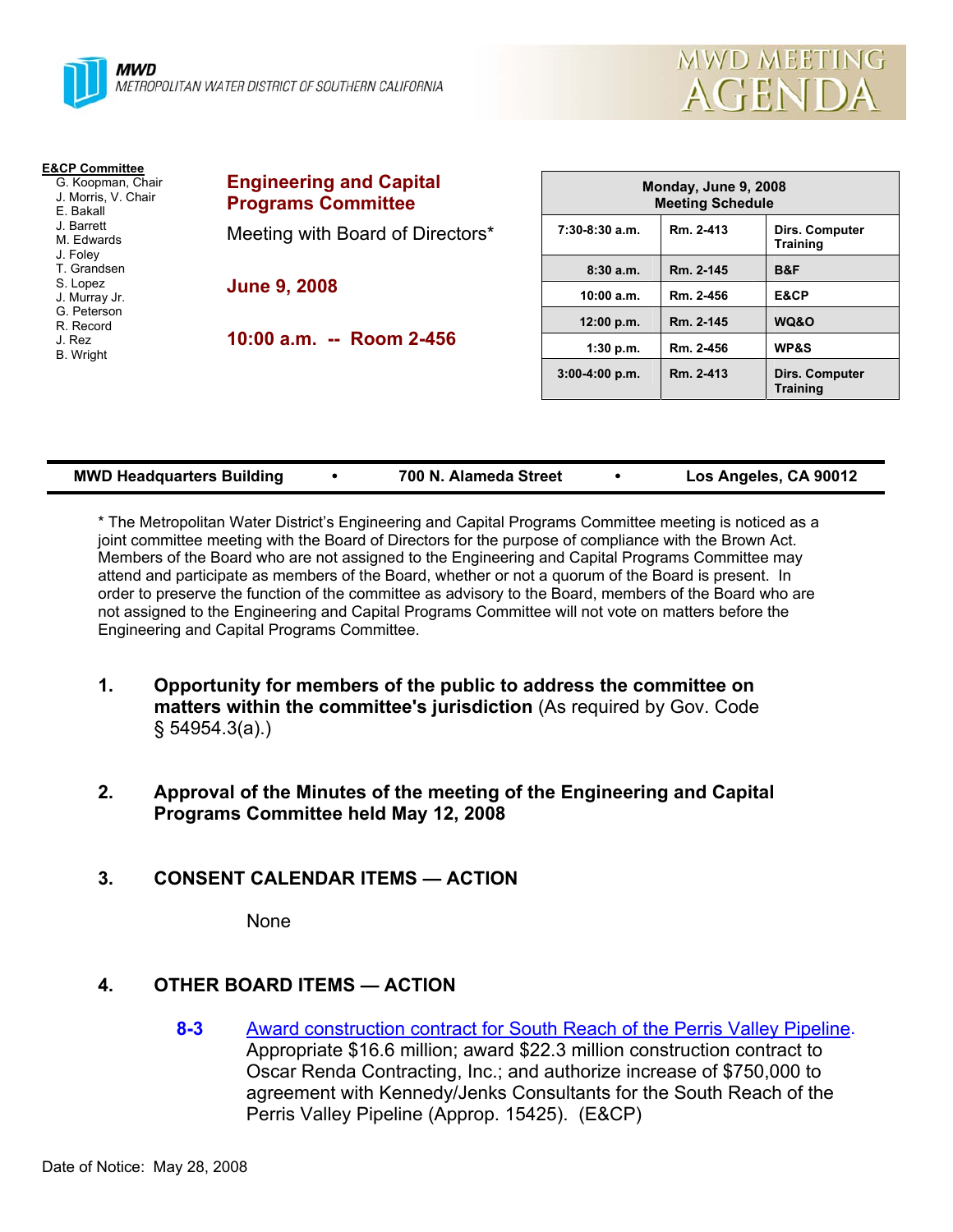- **8-4** Authorize capital program for projects costing less than \$250,000. Appropriate \$4,825,000; and authorize capital program for projects costing less than \$250,000 for fiscal year 2008/09 (Approp. 15454). (E&CP)
- **8-5** Award contract for the Cross Connection Prevention Program. Appropriate \$2.97 million; award \$1,609,100 contract to Cora Constructors, Inc.; and authorize amendment to existing agreement with Orsa Consulting Engineers, Inc. for the Cross Connection Prevention Program (Approp. 15171). (E&CP)
- **8-6** Award contract for Weymouth Coagulant Tank Farm Modifications*.* Appropriate \$14.4 million; award \$10,437,000 contract to Orion Construction Corp.; and authorize amendment to agreement with MWH Americas, Inc. for Weymouth Coagulant Tank Farm Modifications (Approp. 15369). (E&CP)

### **5. BOARD INFORMATION ITEMS**

**9-1** Status report for the Inland Feeder Program for activities through April 2008. (E&CP)

#### **6. COMMITTEE ITEMS**

- a. Quarterly update on Information Technology Strategic Plan (period ending March 2008)
- b. Engineering Services Benchmarking Change Order Management
- c. Quarterly Update on the Capital Investment Plan

# **7. MANAGEMENT REPORTS**

a. Corporate Resources Manager's report

# **8. FOLLOW-UP ITEMS**

None

# **9. FUTURE AGENDA ITEMS**